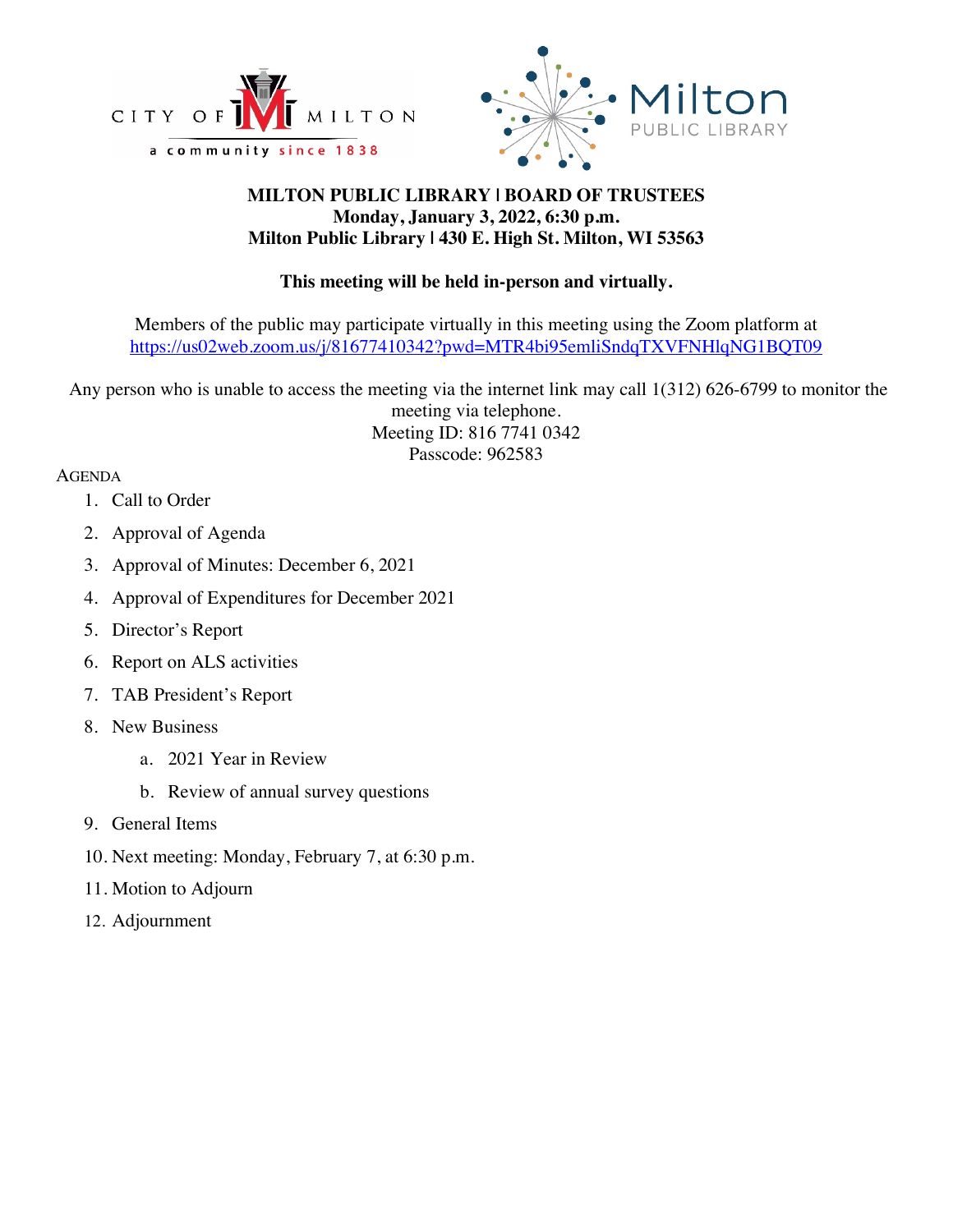## **PROCEEDINGS OF THE MILTON PUBLIC LIBRARY BOARD OF TRUSTEES December 6, 2021**

**Call to Order:** The meeting was called to order at 6:32 p.m. by President Annette Smith. Present: Director Kunkel, Stricker, Collins, Clark, Tupper and TAB President Henry C. Absent: Dean and Schuetz.

**Approval of Agenda:** Clark moved approval of the agenda, seconded by Tupper. Motion passed unanimously.

**Approval of Minutes:** Clare oved approval of the minutes of the meeting on November 1, 2021, as distributed, seconded by Stricker. Motion pass unanimously.

**Approval of Expenditures:** Tupper moved approval of the November 2021 expenditures, seconded by Collins. Motion passed unanimously.

**Director's Report:** Kunkel shared that her and Jayme attended the Wisconsin Library Association conference in Green Bay. A UW-Whitewater student will be doing a practicum at the library starting in January. Kunkel summarized the various grants the library has received in 2021, including a \$600 one from Wisconsin Humanities to create travel kits. Kunkel also talked about some recent vandalism and having to ban three teenagers.

**Report on ALS activities:** ALS contracted with WiLS to conduct a feasibility study of a shared library system with Lakeshores Library System. Research and study will be doing throughout 2022.

**TAB President's Report:** TAB continues to work on creating winter and spring programming and will have an end-of-the-year party. They also discussed the 7<sup>th</sup> annual Library Lope: Let's Dash for Books.

**New Business**: None

**General Items:** None

**Motion to Adjourn:** Tupper moved adjournment at 6:58, seconded by Stricker. Motion passed unanimously.

**Next meeting:** Monday, January 3, at 6:30

Respectfully submitted, Ashlee Kunkel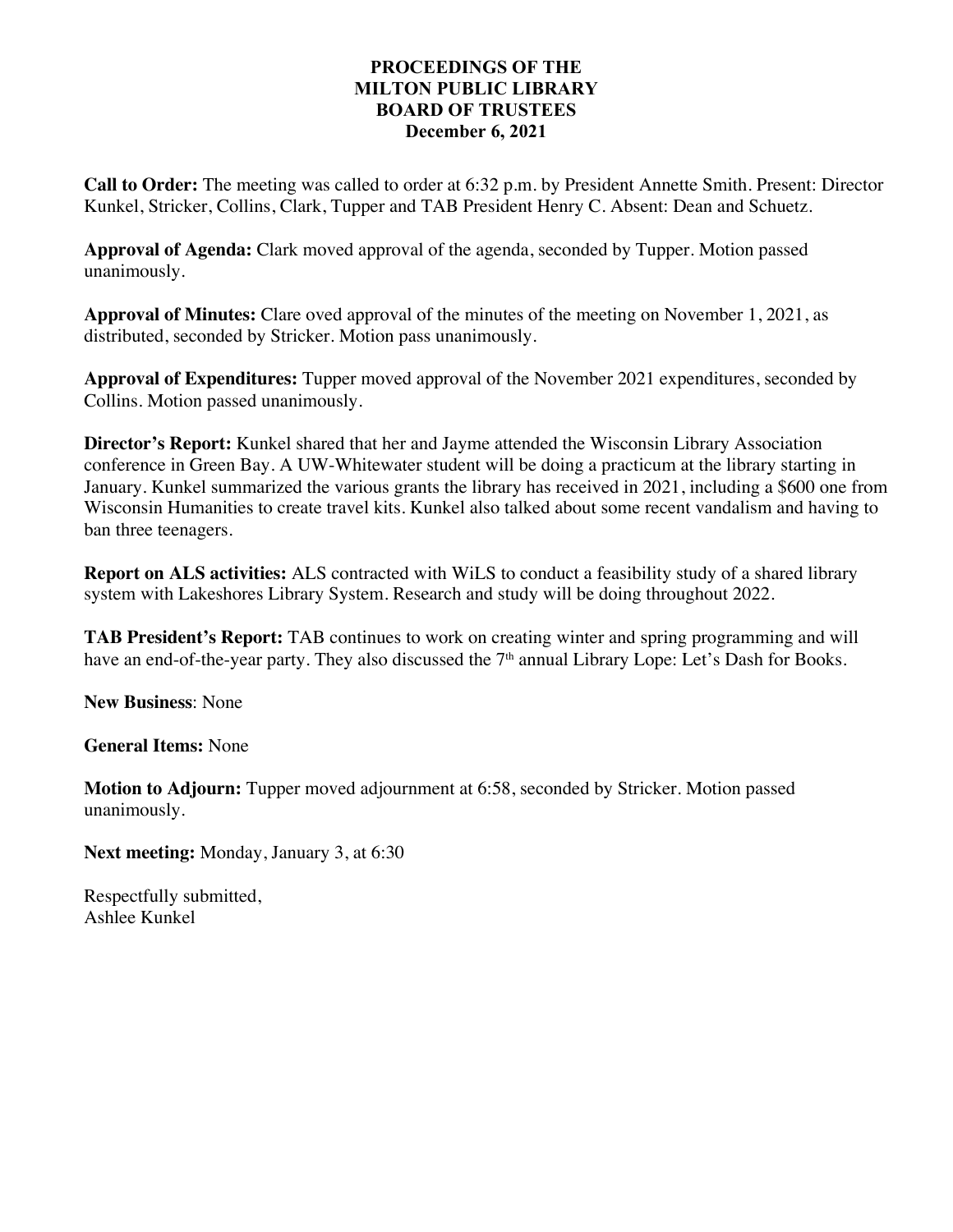# **LIBRARY EXPENDITURES DECEMBER 2021**

| Amazon:<br>Books & AV, Office Supplies                                          | \$300.55   |
|---------------------------------------------------------------------------------|------------|
| Baker & Taylor<br><b>Books</b>                                                  | \$1912.24  |
| <b>Corporate Business Services</b>                                              | \$66.27    |
| Braun TK Elevator<br>Quarterly elevator inspection/service                      | \$200.45   |
| Midwest Tape LLC<br>Hoopla payment                                              | \$1,189.07 |
| Lakeshores Library System<br>Deep Freeze renewal for public computers (3 years) | \$147.00   |
| Findaway<br>playaways                                                           | \$247.45   |
| UW-Madison<br><b>Staff Training (Grant Writing)</b>                             | \$150.00   |
| Hyatt Hotel, Green Bay                                                          | \$324.00   |
| Johnson Controls Security System<br>Fire panel equipment                        | \$1,036.88 |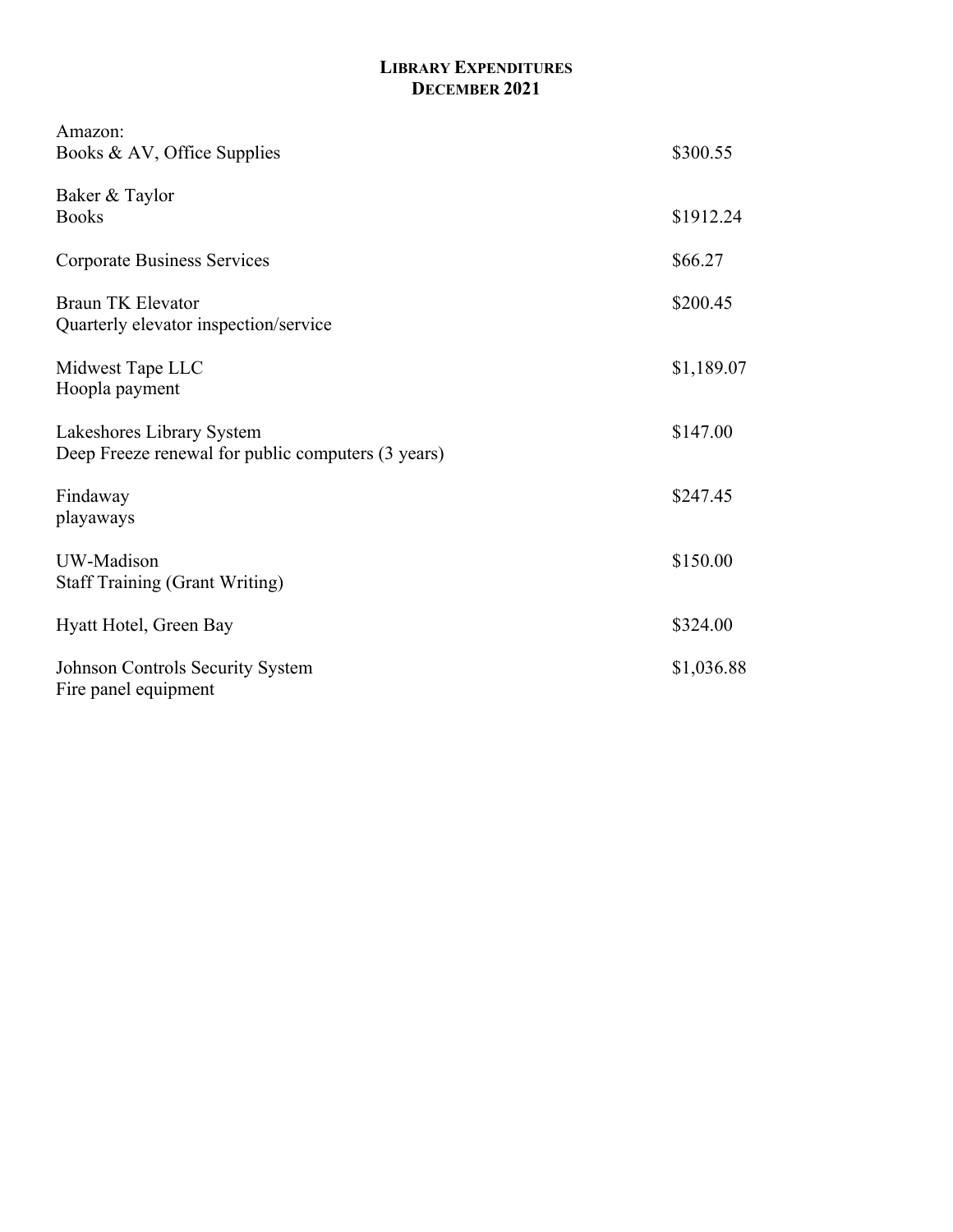### **CITY OF MILTON** DETAIL REVENUES WITH COMPARISON TO BUDGET FOR THE 12 MONTHS ENDING DECEMBER 31, 2020

# FUND 225 - LIBRARY FUND

|           |                                   | <b>PERIOD</b><br><b>ACTUAL</b> | <b>YTD ACTUAL</b> | <b>BUDGET</b><br><b>AMOUNT</b> | <b>VARIANCE</b>             | % OF<br><b>BUDGET</b> |
|-----------|-----------------------------------|--------------------------------|-------------------|--------------------------------|-----------------------------|-----------------------|
|           | <b>INTERGOVERNMENTAL REVENUES</b> |                                |                   |                                |                             |                       |
| 225-43570 | ROCK COUNTY LIBRARY AID           | .00                            | 93,332.21         | 93,312.00                      | 20.21                       | 100.02                |
| 225-43720 | OTHER COUNTY AID                  | .00                            | 4,023.66          | 4,023.00                       | .66                         | 100.02                |
| 225-43730 | <b>GRANTS/REIMBURSEMENTS</b>      | .00                            | 6,152.41          | .00                            | 6,152.41                    | .00                   |
|           | TOTAL INTERGOVERNMENTAL REVENUES  | .00                            | 103,508.28        | 97,335.00                      | 6,173.28                    | 106.34                |
|           | PUBLIC CHARGES FOR SERVICE        |                                |                   |                                |                             |                       |
| 225-46710 | <b>LIBRARY FINES</b>              | 255.62                         | 6,206.20          | 12,000.00                      | 5,793.80)<br>$\overline{ }$ | 51.72                 |
| 225-46720 | <b>RENT PAYMENT</b>               | 1,166.67                       | 14,000.04         | 14,000.00                      | .04                         | 100.00                |
|           | TOTAL PUBLIC CHARGES FOR SERVICE  | 1,422.29                       | 20,206.24         | 26,000.00                      | 5,793.76)<br>$\overline{ }$ | 77.72                 |
|           | SOURCE 48                         |                                |                   |                                |                             |                       |
| 225-48520 | <b>LIBRARY DONATIONS</b>          | 200.00                         | 2,791.38          | .00                            | 2,791.38                    | .00                   |
| 225-48535 | <b>GIFTS FROM FOUNDATION</b>      | .00                            | 7,790.00          | .00                            | 7,790.00                    | .00                   |
| 225-48540 | TAB - TEEN ADVISE BOARD DONATIO   | .00                            | 861.66            | .00                            | 861.66                      | .00                   |
| 225-48550 | <b>BUILDING DONATIONS</b>         | 50.00                          | 45,505.55         | .00                            | 45,505.55                   | .00                   |
| 225-48570 | <b>BOOK SALES</b>                 | .00                            | 973.76            | .00                            | 973.76                      | .00                   |
|           | <b>TOTAL SOURCE 48</b>            | 250.00                         | 57,922.35         | .00                            | 57,922.35                   | .00                   |
|           | SOURCE 49                         |                                |                   |                                |                             |                       |
| 225-49200 | <b>TRANSFER FROM GEN FUND</b>     | .00                            | 296,314.00        | 296,314.00                     | .00.                        | 100.00                |
|           | <b>TOTAL SOURCE 49</b>            | .00                            | 296,314.00        | 296,314.00                     | .00                         | 100.00                |
|           | <b>TOTAL FUND REVENUE</b>         | 1,672.29                       | 477,950.87        | 419,649.00                     | 58,301.87                   | 113.89                |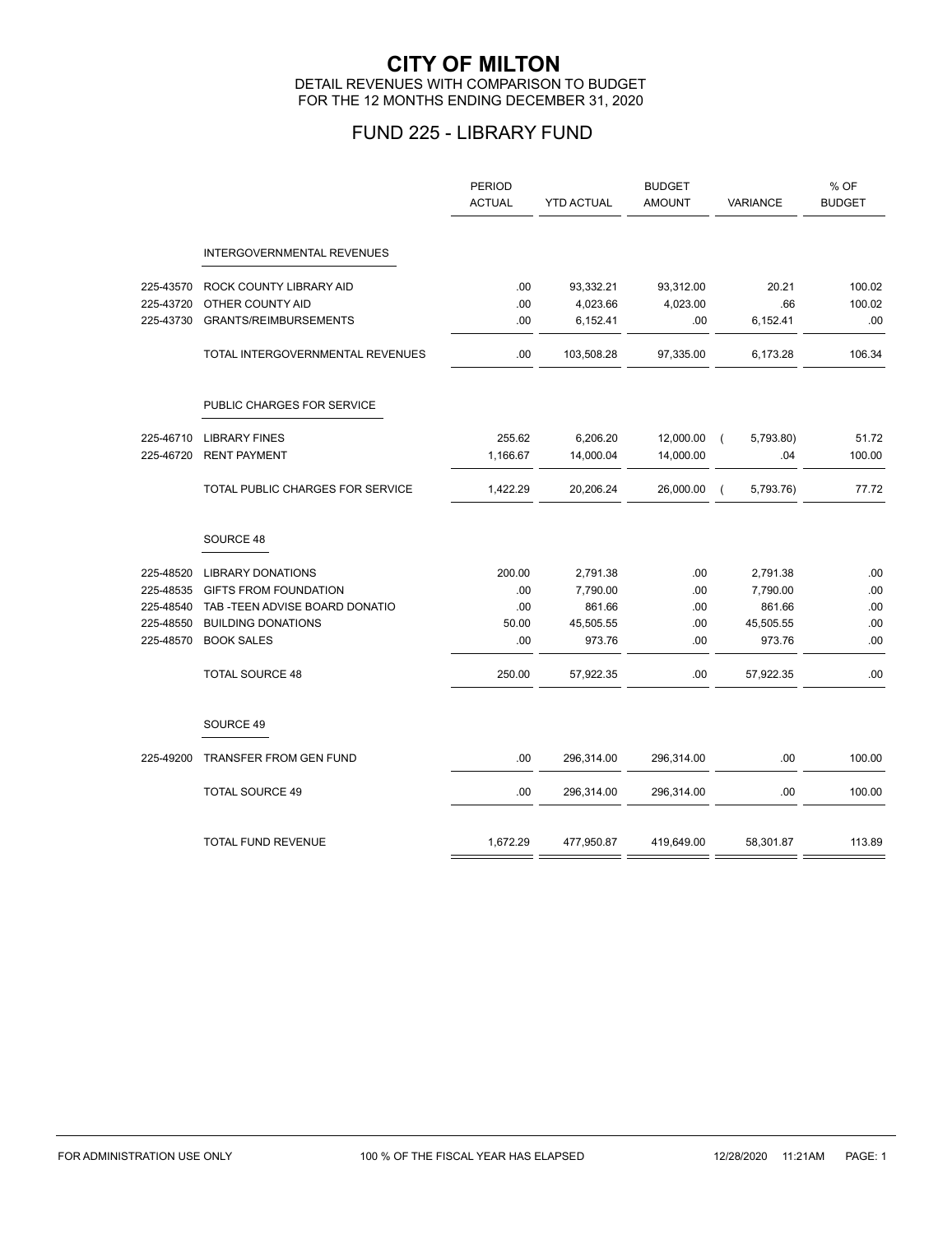### **CITY OF MILTON** DETAIL EXPENDITURES WITH COMPARISON TO BUDGET FOR THE 12 MONTHS ENDING DECEMBER 31, 2020

## FUND 225 - LIBRARY FUND

|               |                                          | <b>PERIOD</b><br><b>ACTUAL</b> | <b>YTD ACTUAL</b> | <b>BUDGET</b><br><b>AMOUNT</b> | VARIANCE                    | % OF<br><b>BUDGET</b> |
|---------------|------------------------------------------|--------------------------------|-------------------|--------------------------------|-----------------------------|-----------------------|
|               | <b>LIBRARY</b>                           |                                |                   |                                |                             |                       |
| 225-55110-110 | <b>SALARIES</b>                          | 8,776.00                       | 101,803.90        | 116,477.00                     | 14,673.10                   | 87.40                 |
| 225-55110-120 | <b>HOURLY WAGES</b>                      | 8,001.14                       | 103,433.95        | 114,065.00                     | 10,631.05                   | 90.68                 |
| 225-55110-150 | <b>FICA</b>                              | 1,278.94                       | 15,777.79         | 17,638.00                      | 1,860.21                    | 89.45                 |
| 225-55110-151 | <b>RETIREMENT</b>                        | 1,085.94                       | 13,774.33         | 15,269.00                      | 1,494.67                    | 90.21                 |
| 225-55110-152 | HEALTH/DENTAL/LIFE                       | 939.37                         | 21,536.72         | 29,043.00                      | 7,506.28                    | 74.15                 |
| 225-55110-190 | <b>TRAINING</b>                          | .00                            | 178.00            | 700.00                         | 522.00                      | 25.43                 |
| 225-55110-211 | <b>POSTAGE</b>                           | .00                            | 122.18            | 200.00                         | 77.82                       | 61.09                 |
| 225-55110-240 | <b>EQUIPMENT MAINTENANCE</b>             | .00                            | 6,068.65          | 5,082.00                       | 986.65)<br>$\sqrt{ }$       | 119.41                |
| 225-55110-241 | <b>COMPUTER SERVICES</b>                 | .00                            | 1,721.99          | 2,500.00                       | 778.01                      | 68.88                 |
| 225-55110-242 | ARROWHEAD LIBRARY                        | .00                            | 15,745.92         | 15,746.00                      | .08                         | 100.00                |
| 225-55110-310 | OFFICE SUPPLIES                          | .00                            | 3,826.38          | 3,800.00                       | 26.38)<br>$\overline{ }$    | 100.69                |
| 225-55110-313 | <b>PROMOTIONS</b>                        | .00                            | 120.50            | 1,500.00                       | 1,379.50                    | 8.03                  |
| 225-55110-320 | MEMBERSHIPS/SUBSCRIPTIONS                | .00                            | 1,631.80          | 400.00                         | 1,231.80)                   | 407.95                |
| 225-55110-324 | <b>LIBRARY MATERIALS</b>                 | .00                            | 20,598.58         | 20,500.00                      | 98.58)<br>$\overline{ }$    | 100.48                |
| 225-55110-328 | LIBRARY MATERIALS - AV                   | 1,026.57                       | 5,839.23          | 11,500.00                      | 5,660.77                    | 50.78                 |
| 225-55110-330 | <b>VEHICLE OPERATION &amp; MAINT</b>     | .00                            | .00               | 150.00                         | 150.00                      | .00                   |
| 225-55110-355 | <b>DONATION PURCHASES</b>                | .00                            | 7,403.89          | .00                            | 7,403.89)<br>$\overline{ }$ | .00                   |
| 225-55110-360 | PROG SUPPLYS - BOOK SALE PROCDS          | 300.00)                        | 2,063.70          | 1,500.00                       | 563.70)                     | 137.58                |
| 225-55110-370 | TAB (TEEN ADVISORY BOARD)                | .00                            | 65.00             | .00                            | 65.00)                      | .00                   |
| 225-55110-811 | OFFICE EQUIPMENT                         | 538.00                         | 3,354.69          | 4,750.00                       | 1,395.31                    | 70.63                 |
|               | <b>TOTAL LIBRARY</b>                     | 21,345.96                      | 325,067.20        | 360,820.00                     | 35,752.80                   | 90.09                 |
|               | <b>LIBRARY BUILDING</b>                  |                                |                   |                                |                             |                       |
|               |                                          |                                |                   |                                |                             |                       |
| 225-55120-110 | <b>SALARIES</b>                          | .00                            | 112.08            | 1,166.00                       | 1,053.92                    | 9.61                  |
| 225-55120-120 | <b>HOURLY WAGES</b>                      | 1,655.35                       | 21,705.59         | 22,811.00                      | 1,105.41                    | 95.15                 |
| 225-55120-125 | <b>OVERTIME WAGES</b>                    | .00                            | 99.57             | 400.00                         | 300.43                      | 24.89                 |
| 225-55120-126 | <b>SEASONAL LABOR</b>                    | .00                            | .00               | 400.00                         | 400.00                      | .00                   |
| 225-55120-150 | <b>FICA</b>                              | 125.45                         | 1,673.09          | 1,866.00                       | 192.91                      | 89.66                 |
| 225-55120-151 | <b>RETIREMENT</b>                        | 48.39                          | 536.54            | 560.00                         | 23.46                       | 95.81                 |
| 225-55120-152 | HEALTH/DENTAL/LIFE                       | 5.86                           | 1,931.19          | 1,493.00                       | 438.19)                     | 129.35                |
| 225-55120-220 | <b>UTILITIES</b>                         | 1,916.66                       | 24,507.99         | 24,000.00                      | 507.99)                     | 102.12                |
| 225-55120-230 | STORMWATER UTILITY                       | .00                            | 387.80            | 233.00                         | 154.80)                     | 166.44                |
| 225-55120-240 | <b>EQUIPMENT MAINTENANCE</b>             | 194.05                         | 2,516.75          | $2,500.00$ (                   | 16.75)                      | 100.67                |
| 225-55120-314 | CLEANING AND MAINTENANCE                 | .00                            | 568.78            | 1,500.00                       | 931.22                      | 37.92                 |
| 225-55120-350 | <b>REPAIR &amp; MAINTENANCE SUPPLIES</b> | 36.00                          | 989.35            | 1,900.00                       | 910.65                      | 52.07                 |
|               | TOTAL LIBRARY BUILDING                   | 3,981.76                       | 55,028.73         | 58,829.00                      | 3,800.27                    | 93.54                 |
|               | TOTAL FUND EXPENDITURES                  | 25,327.72                      | 380,095.93        | 419,649.00                     | 39,553.07                   | 90.57                 |
|               | NET REVENUES OVER EXPENDITURES           | 23,655.43)                     | 97,854.94         | .00                            | 97,854.94                   |                       |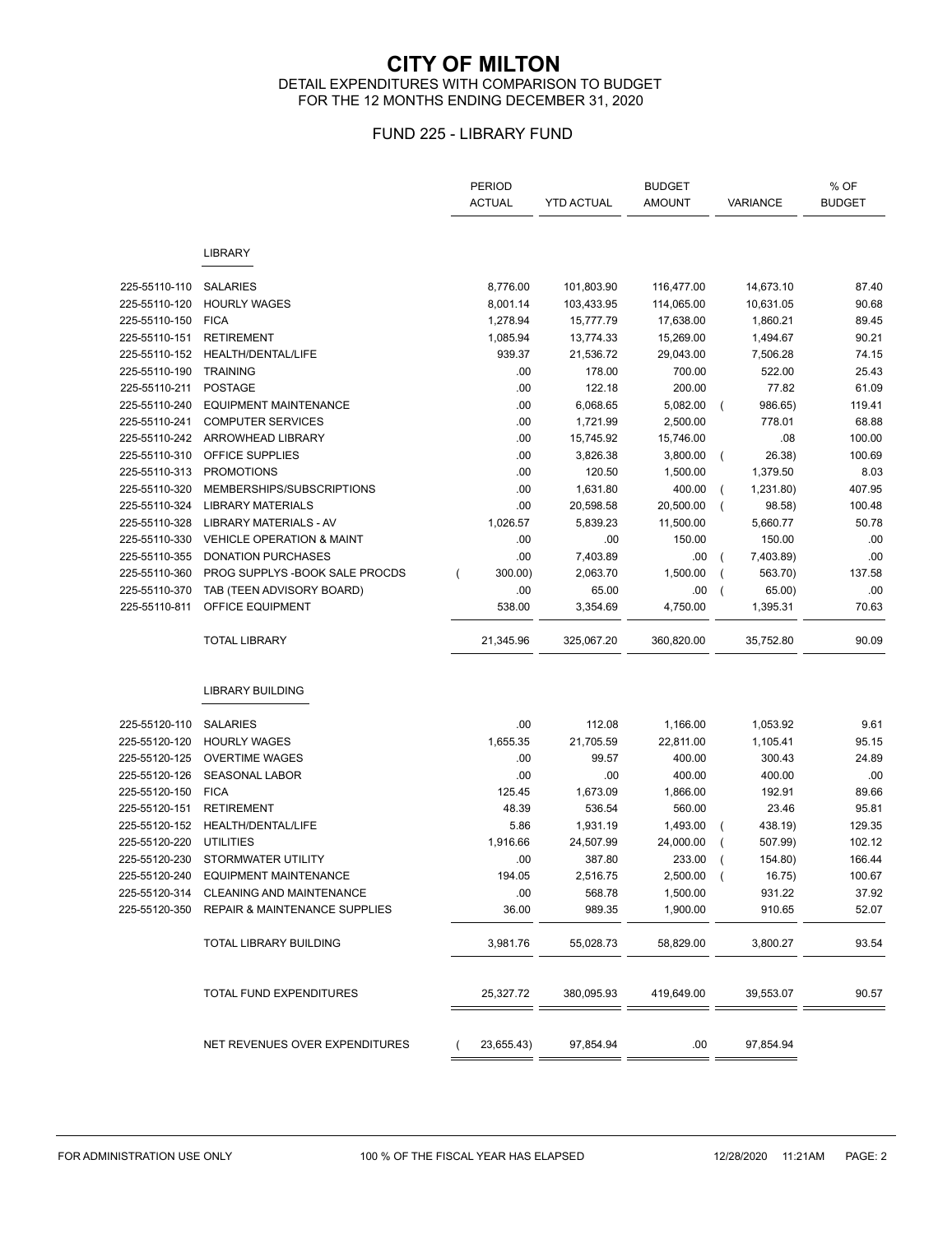# **CITY OF MILTON**

DETAIL REVENUES WITH COMPARISON TO BUDGET FOR THE 12 MONTHS ENDING DECEMBER 31, 2021

## FUND 241 - LIBRARY SPECIAL FUNDS

|           |                                    | PERIOD<br><b>ACTUAL</b> | <b>YTD ACTUAL</b> | <b>BUDGET</b><br><b>AMOUNT</b> | <b>VARIANCE</b> | % OF<br><b>BUDGET</b> |
|-----------|------------------------------------|-------------------------|-------------------|--------------------------------|-----------------|-----------------------|
|           | <b>DONATIONS</b>                   |                         |                   |                                |                 |                       |
| 241-48510 | TEEN ADVISORY BOARD DONATION       | 723.80                  | 723.80            | .00.                           | 723.80          | .00.                  |
| 241-48520 | <b>FRIENDS OF LIBRARY DONATION</b> | 800.00                  | 800.00            | .00                            | 800.00          | .00                   |
| 241-48540 | <b>GENERAL DONATIONS</b>           | 10,476.00               | 10,476.00         | .00                            | 10,476.00       | .00                   |
| 241-48560 | <b>GRANT DONATIONS</b>             | 3,257.02                | 3,257.02          | .00                            | 3,257.02        | .00.                  |
|           | <b>TOTAL DONATIONS</b>             | 15,256.82               | 15,256.82         | .00                            | 15,256.82       | .00                   |
|           | <b>TOTAL FUND REVENUE</b>          | 15,256.82               | 15,256.82         | .00.                           | 15,256.82       | .00                   |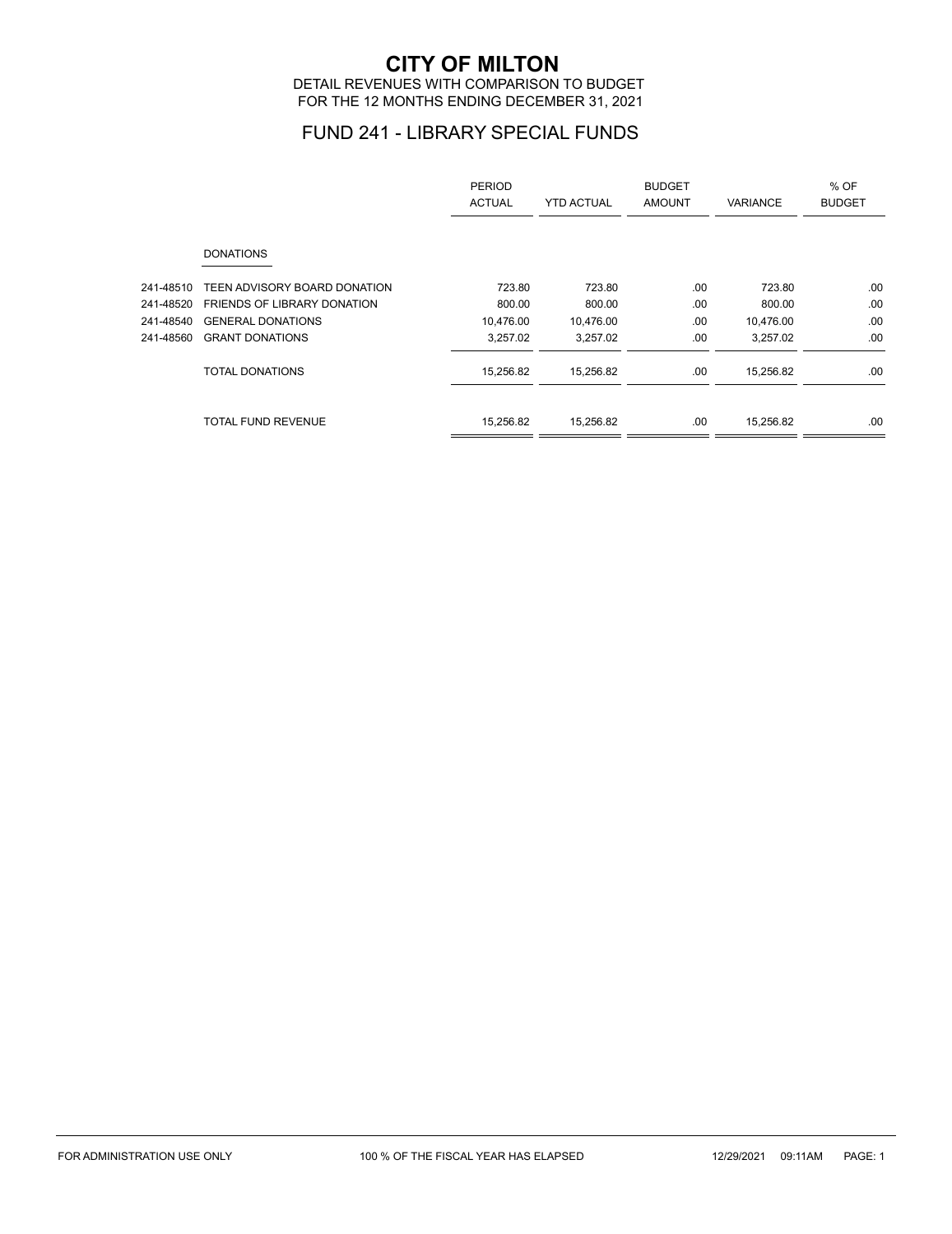### **CITY OF MILTON** DETAIL EXPENDITURES WITH COMPARISON TO BUDGET FOR THE 12 MONTHS ENDING DECEMBER 31, 2021

## FUND 241 - LIBRARY SPECIAL FUNDS

|               |                                | <b>PERIOD</b><br><b>ACTUAL</b> | <b>YTD ACTUAL</b> | <b>BUDGET</b><br><b>AMOUNT</b> | VARIANCE                    | % OF<br><b>BUDGET</b> |
|---------------|--------------------------------|--------------------------------|-------------------|--------------------------------|-----------------------------|-----------------------|
|               | TEEN ADVISORY BOARD            |                                |                   |                                |                             |                       |
| 241-53100-310 | PROGRAMS                       | 140.13                         | 140.13            | .00.                           | 140.13)<br>$\sqrt{2}$       | .00                   |
|               | TOTAL TEEN ADVISORY BOARD      | 140.13                         | 140.13            | .00.                           | 140.13)<br>$\sqrt{2}$       | .00                   |
|               | FRIENDS OF THE LIBRARY         |                                |                   |                                |                             |                       |
| 241-53200-310 | <b>PROGRAMS</b>                | 1,075.13                       | 1,075.13          | .00                            | 1,075.13)<br>$\left($       | .00                   |
|               | TOTAL FRIENDS OF THE LIBRARY   | 1,075.13                       | 1,075.13          | .00.                           | 1,075.13)<br>$\sqrt{ }$     | .00                   |
|               | <b>LIBRARY FOUNDATION</b>      |                                |                   |                                |                             |                       |
| 241-53300-310 | <b>PROGRAMS</b>                | 35.87                          | 35.87             | .00.                           | 35.87)<br>$\sqrt{2}$        | .00                   |
|               | TOTAL LIBRARY FOUNDATION       | 35.87                          | 35.87             | .00.                           | 35.87)<br>$\sqrt{2}$        | .00                   |
|               | <b>GENERAL DONATIONS</b>       |                                |                   |                                |                             |                       |
| 241-53400-340 | OPERATING SUPPLIES             | 518.70                         | 518.70            | .00.                           | 518.70)<br>$\sqrt{2}$       | .00                   |
|               | TOTAL GENERAL DONATIONS        | 518.70                         | 518.70            | .00(                           | 518.70)                     | .00                   |
|               | <b>GRANT PURCHASES</b>         |                                |                   |                                |                             |                       |
| 241-53600-310 | <b>PROGRAMS</b>                | 792.06                         | 792.06            | .00.                           | 792.06)<br>$\sqrt{2}$       | .00                   |
| 241-53600-340 | OPERATING SUPPLIES             | 1,507.48                       | 1,507.48          | .00.                           | 1,507.48)<br>$\sqrt{ }$     | .00                   |
| 241-53600-350 | <b>FURNITURE</b>               | 58.01                          | 58.01             | .00                            | 58.01)<br>$\left($          | .00                   |
|               | TOTAL GRANT PURCHASES          | 2,357.55                       | 2,357.55          | .00                            | 2,357.55)<br>$\overline{ }$ | .00                   |
|               | TOTAL FUND EXPENDITURES        | 4,127.38                       | 4,127.38          | .00                            | 4,127.38)<br>$\sqrt{ }$     | .00                   |
|               | NET REVENUES OVER EXPENDITURES | 11,129.44                      | 11,129.44         | .00                            | 11,129.44                   |                       |